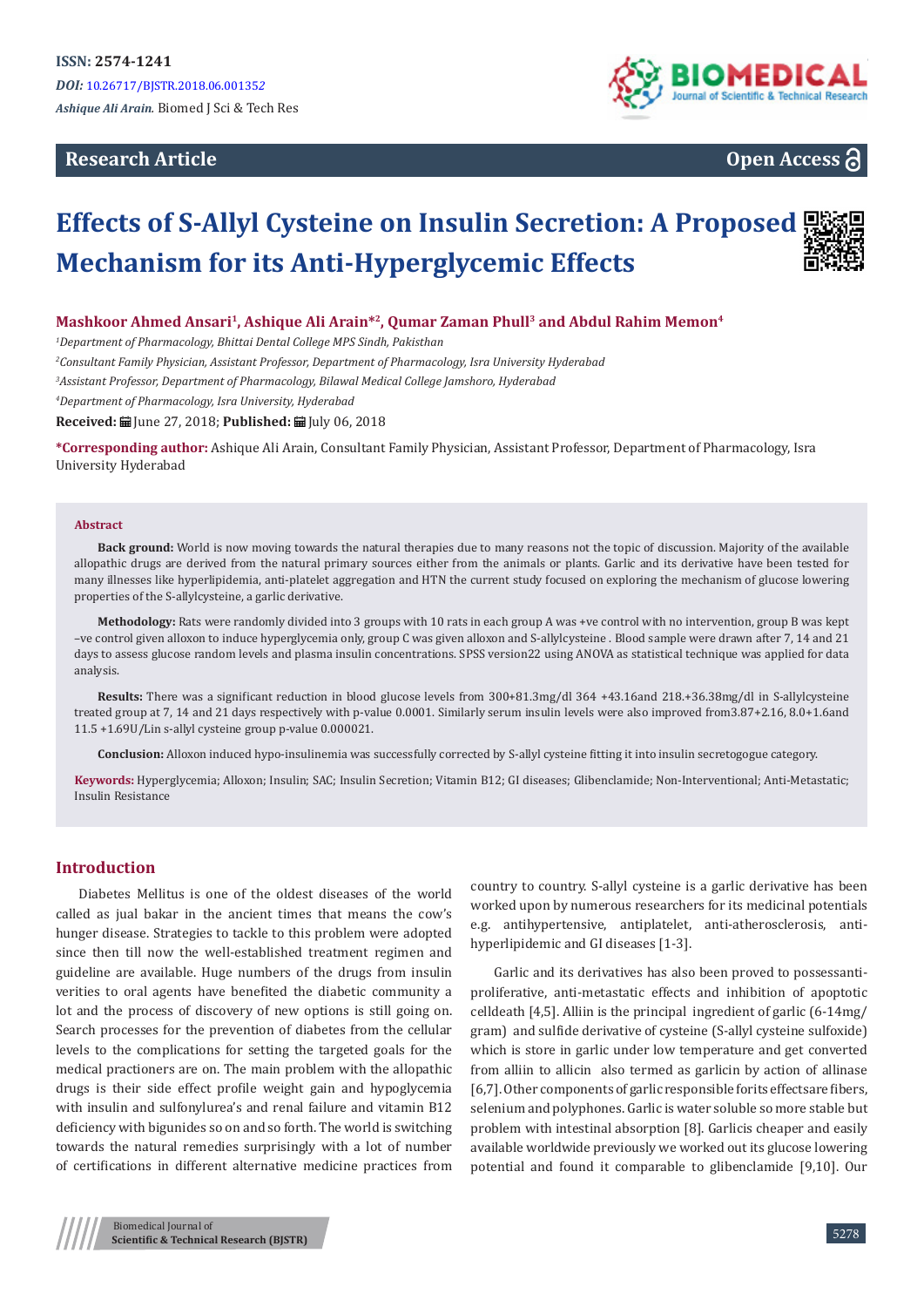present work was focused on to explore effects of s-allyl cysteine on insulin secretion by pancreas as a justified mechanism of action for these hypoglycemic properties.

#### **Methodology**

The animal model was set for experiments following ethical approval by ERC (ethical review committee) of Isra University. Rats of adult size (150-200grams) were purchase from animal house of institute. International protocols for animal handling for adopted regarding acclimatization, temperature, and day night cycle, water and food supply. Animals were divided in 3 groups A, B and C .Group was considered control group and kept as non-interventional, while Group B was induced with alloxon 120mg/kg for destruction of pancreas and group C was co-administered S-allyl cysteine along with alloxon120mg/kg 10. Blood sample were drawn at 1<sup>st</sup>,  $2<sup>nd</sup>$  and  $3<sup>rd</sup>$  weeks from tail, cardiac puncture and finally scarifying under anesthesia by cervical dislocation. Serum insulin levels were measured in Isra University Hospital Research lab.

## **Statistical Analysis**

Mean and SD were compared between weeks for individual groups keeping <0.05 level of significance. ANNOVA was used on SPSS Version 22.

### **Results**

There was a significant reduction in blood glucose levels from 300+81.3mg/dl 364+43.16and 218.+36.38mg/dl in S-allylcysteine treated group at 7,14 and 21 days respectively with p- value 0.0001. Serum insulin in group A, the control group remained unaffected at all levels19.50±1.30IU/ml at 1st wk, 20.5±1.92IU/ml at  $2<sup>nd</sup>$  wk while 19.57 $\pm$ 1.35IU/ml at 3<sup>rd</sup> wk with a non-significant p-value 0.28. Group B showed persistent low levels of insulin due to pancreatic damage with alloxon it was 3.17±1.22, 3.87±1.45 and  $4.05\pm1.55$ IU/ml at  $1^{st}$ ,  $2^{nd}$  and  $3^{rd}$  wks respectively with no significant improvement over three weeks (P-Value 0.35). However the serum insulin levels were found much improved in group C (S-allyl cysteine treated group) from3.87+2.16, 8.0+1.6and 11.5 +1.69IU/ml, p-value 0.00021 (Table 1) (Figure 1).



**Table 1:** Mean of Serum Insulin levels changes over three Weeks.

| Groups                     | <b>Serum Insulin</b><br>$IU/ml$ at Wk 1 | Serum Insulin IU/ml at<br>Wk <sub>2</sub> | Serum Insulin IU/ml at<br>Wk <sub>3</sub> | P-Value |
|----------------------------|-----------------------------------------|-------------------------------------------|-------------------------------------------|---------|
| Control<br>Group-A         | $19.50 \pm 1.30$                        | $20.5 \pm 1.92$                           | $19.57 \pm 1.35$                          | 0.28    |
| Alloxon<br>Group-B         | $3.17 \pm 1.22$                         | $3.87 \pm 1.45$                           | $4.05 \pm 1.55$                           | 0.35    |
| S-allylcysteine<br>Group-C | $3.87 \pm 2.16$                         | $8.0 \pm 1.06$                            | $11.50 \pm 1.69$                          | 0.00021 |

#### **Discussion**

Our current results were consistent to findings described by Augusta KT et al. [11] the difference was of in vivo and in vitro between the two [11]. Similarly SMA Shariatzadeh [12] also reported a 45% reduction in blood glucose levels in garlic treated rats which is parallel to what we report here however he induced diabetes with s streptozotoc in while we used allxon for

this purpose and he did not monitor the insulin levels as well [12]. Sekh A N [13] also reported low glucose levels in garlic treated group supportive our findings [13]. Study of Fatma A A [14] proved similar increase in serum insulin levels following garlic oil therapy [14]. Few researchers also suggested multiple mechanism for glucose reduction by garlic along with insulin secretion that include increasing insulin sensitivity and GI flora regulation that interfere